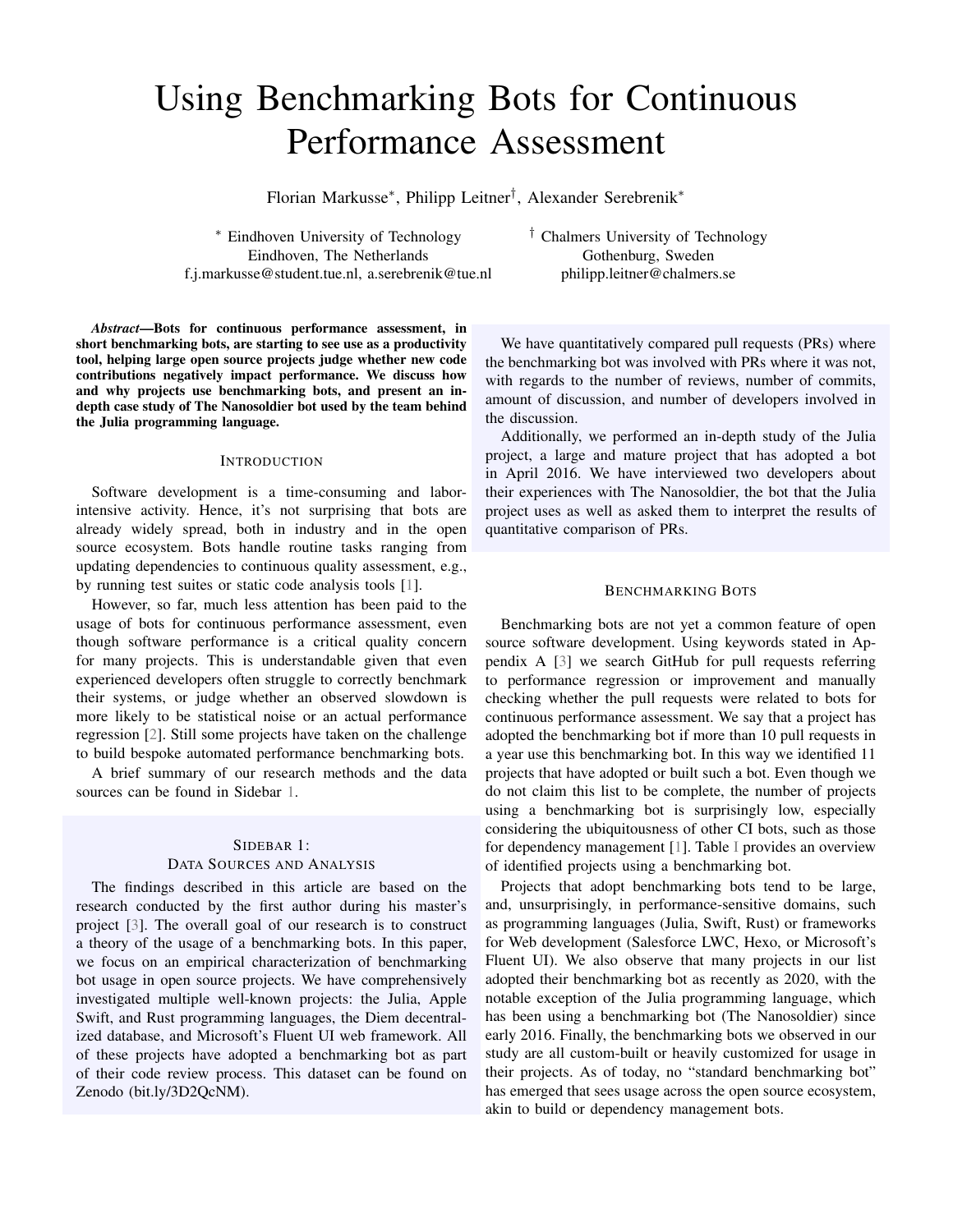<span id="page-1-2"></span><span id="page-1-0"></span>

| Project             | Domain           | <b>Bot</b>        | <b>Adoption</b> | <b>Trigger</b> | Reporting  |
|---------------------|------------------|-------------------|-----------------|----------------|------------|
| JuliaLang/julia     | Prog. language   | The Nanosoldier   | Apr-16          | Manual         | PR Comment |
| apple/swift         | Prog. language   | swift-ci          | $Jan-17$        | Manual         | PR Comment |
| guardian/frontend   | Website          | <b>PRBuilds</b>   | $Jun-17$        | $IInknown*$    | PR Comment |
| rust-lang/rust      | Prog. language   | rust-timer        | Aug- $18$       | Manual         | PR Comment |
| Salesforce/lwc      | Web              | Salesforce Best   | $Jul-19$        | $IInknown*$    | PR Comment |
| diem/diem           | Cryptocurrency   | github-actions    | $Mar-20$        | Manual         | PR Comment |
| PaddlePaddle/Paddle | Machine learning | <i>paddle-bot</i> | $Mav-20$        | Automatic      | PR Comment |
| hexojs/hexo         | Web              | github-actions    | $Jul-20$        | Automatic      | Checkmark  |
| simdjson/simdjson   | Parser           | github-actions    | $Sep-20$        | Automatic      | Checkmark  |
| ibis-project/ibis   | Data analysis    | github-actions    | $Oct-20$        | Automatic      | Checkmark  |
| microsoft/fluentui  | Web              | fabricteam        | $Dec-20$        | Automatic      | PR Comment |

\*: No explicit invocation event can be detected; contributors likely trigger the benchmarking bot internally.

TABLE I: Overview of Projects Using Benchmarking Bots

Two interesting observations relate to how developers interact with benchmarking bots. Firstly, there are two different ways to surface benchmarking results to developers: most bots add comments that link to detailed reports to pull request discussion threads; only three projects (simdjson, hexo, and ibis) surface benchmark results as GitHub Actions "checkmarks". This is surprising given that similar badges are commonly used for other project quality checks [\[4\]](#page-3-3).

Secondly, despite being integrated into the CI pipeline, four projects elect to not execute their benchmarking bots automatically and on every pull request. Instead, they have to be manually triggered by a developer, for instance by getting tagged in the code review discussion of a pull request. Given that system benchmarking is well-known to be timeconsuming and resource-intensive [\[5\]](#page-3-4), these projects are selective with how often they choose to run their benchmarking bots. For example, in the Julia project, only 5% of pull requests are actually benchmarked, and only 8% of contributors have ever interacted with the benchmarking bot.

An example of a developer invoking The Nanosoldier in Julia is given in Figure [1\(](#page-2-0)a). Starting a benchmark requires tagging in the @nanosoldier user. Notably, no attempts are made to provide a particularly "conversational" interface. Instead, the benchmarking bot is called upon through a syntax clearly inspired by method invocation. After benchmarking is completed, the bot links to a report in the discussion thread. Further note that one specific developer is tagged by the benchmarking bot for every report.

## THE NANOSOLDIER AND THE JULIA PROJECT

To explore the impact that adopting a benchmarking bot for continuous performance assessment can have, we now explore the Julia project in more detail as a case study. We selected the Julia project as the focal point of this case study due to its importance as a state-of-the-art programming language in data science, the large size of its code base, and the maturity of its benchmarking bot usage.

Specifically, we retrieved all pull requests with at least two source file changes of the Julia project since 2016. We added the requirement for source file changes to exclude "simple" pull requests, such as documentation modifications. Contributors invoke The Nanosoldier in a subset of pull requests, and we try to isolate this group by this requirement.

Then, we grouped them into pull requests where the benchmarking bot was invoked at least once  $(N = 534)$  versus pull requests where this was not the case  $(N = 6957)$ .

Figure  $1(b)$  $1(b)$  and Figure  $1(c)$  quantitatively compares these two groups along two example dimensions: how many participants were involved in the discussion and how long the discussion was in terms of number of comments.

We observe that pull requests where The Nanosoldier gets invoked involve more participants and more comments. Additionally (not depicted for brevity), our research has also indicated that discussions involving the bot require more commits and lead to longer comment threads as measured by the total length of all comments taken together. The differences are statistically significant ( $p < 0.0001$ ), with Cliff's  $\delta$  effect sizes between small (0.28; number of commits) and large (0.5; number of participants). Hence, it appears that The Nanosoldier is predominately involved in the discussion of complex issues. However, based on this analysis alone it is unclear if the bot *causes* long, complex discussions, or if it is commonly brought into issues that simply are inherently more complex. To investigate this more deeply, we also conducted semi-structured interviews with two active and experienced Julia developers who have had ample interaction with The Nanosoldier.<sup>[1](#page-1-1)</sup>

Both interviewees are convinced that The Nanosoldier is a beneficial tool in Julia's ecosystem, from its inception to the current day. Specifically, they relate The Nanosoldier to continuous integration, in that they only noticed how important the tool actually is when it was unavailable:

*It's kind of like turning off CI. You think, oh, most things will stay mostly stable, what could go wrong [when it's offline]? And then you turn it back on, and there's like ten bugs.*

<span id="page-1-1"></span><sup>1</sup>This interview study has been approved by the Ethical Review Board of Eindhoven University of Technology, The Netherlands, ref. ERB2021MCS9.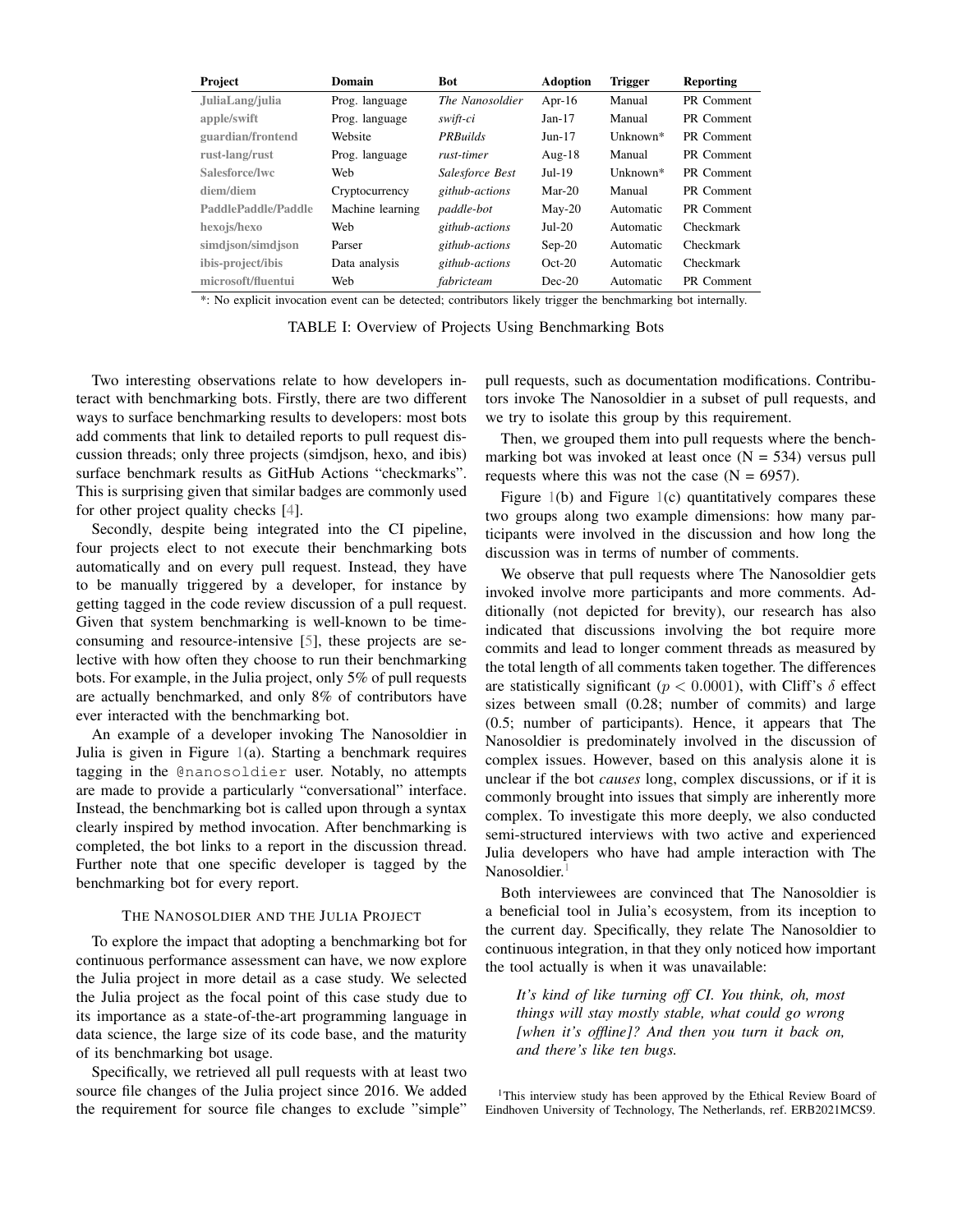<span id="page-2-0"></span>

Fig. 1: (a) Invocation of The Nanosoldier in Julia (PR 39742); (b) Number of Unique Discussion Participants; (c) Number of Comments in Discussion. Dark green shaded areas in plots (b) and (c) indicate overlapping curves.

Our study indicates that developers appreciate the peace of mind that using a performance benchmarking bot gives them. Before merging a complex PR, they would often run The Nanosoldier to ensure the codebase did not unknowingly incur performance penalties. Furthermore, they confirmed our findings that PRs with a contribution from The Nanosoldier have a greater number of interactions, particularly because the report from the bot explicitly triggers discussion.

Furthermore, the question remains as to why The Nanosoldier is not invoked on every pull request. Indeed, having the bot profile a pull request takes a lot of time. Running the bot on each issue would overload, especially since benchmarks need to be run on controlled hardware to be meaningful:

*Our benchmarks just take too long. If they were really fast, we would just run them on CI. But a combination of the fact that we're using wall clock*

# *time and that we need to run it on a machine that's closer to the actual hardware and less susceptible to interrupts.*

Thus, invoking The Nanosoldier is reserved for pull requests that are judged to be potentially high-impact and for which there are existing benchmarks. Additionally, the pull request often contains changes for which it is difficult to ascertain the performance impact:

*... when just one little thing is changed and that could also be a PR that we run The Nanosoldier on because that little thing might be in a very crucial part of the source code. But usually, I would say that if The Nanosoldier is run on it [a PR], it is probably a bit more impactful.*